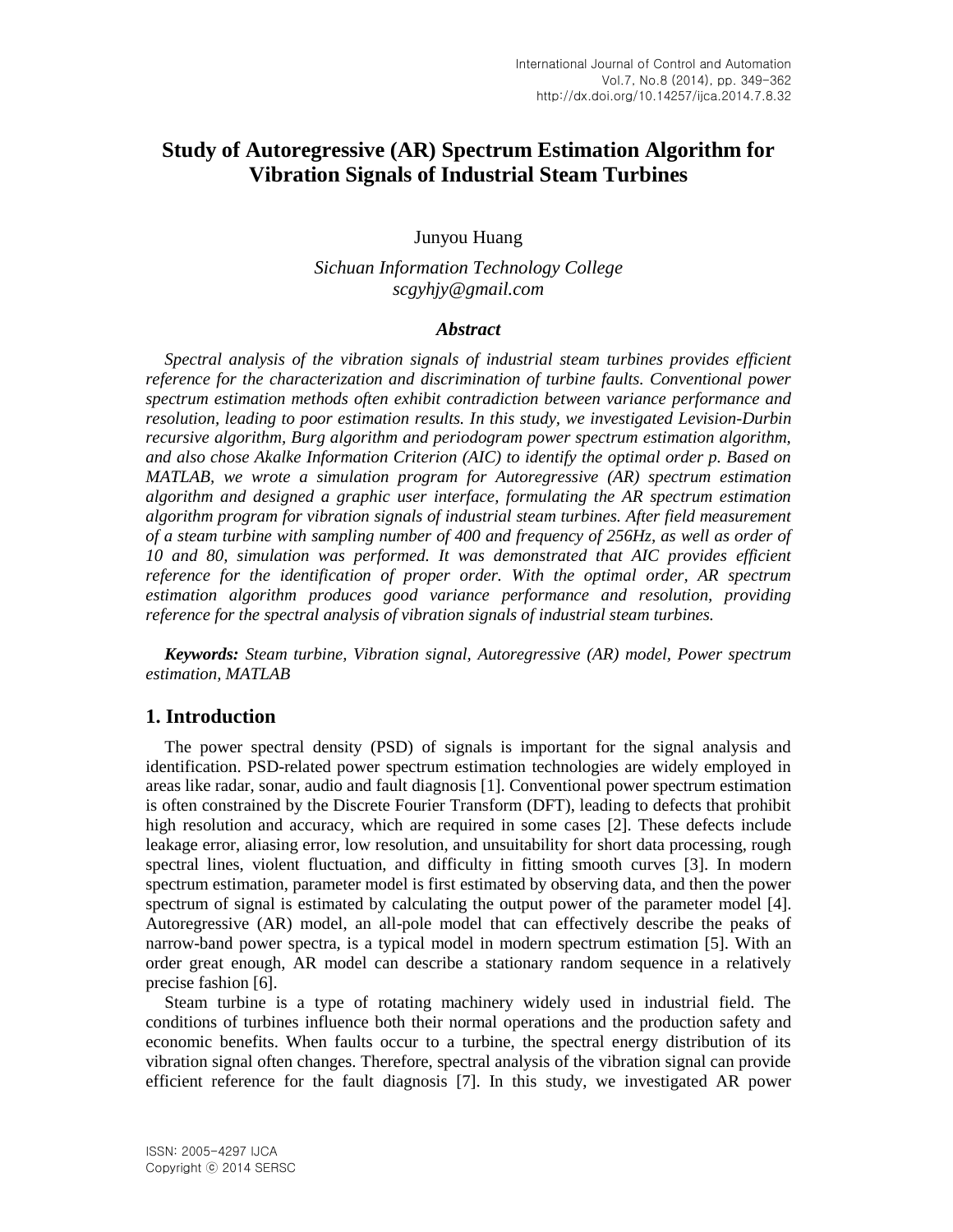spectrum estimation algorithm, performed comparative analysis using MATLAB simulation and designed a graphical user interface (GUI). As a result, a set of simulation programs, which offers flexible signal generation, sampling frequency selection and parameter setup and provides estimation result comparison and analysis between different parameter setups, were designed. On the basis of these programs, we analyzed the performances of different algorithms using actual vibration signal of an industrial steam turbine, hoping to provide reference for the spectral analysis of vibration signals of steam turbines.

## **2. Algorithms**

#### **2.1. Periodogram Power Spectrum Estimation Algorithm**

Periodogram method is to perform Fast Fourier Transform (FFT) to the definite number of samples  $x(n)=\{x(0), x(1), \cdots, x(N-1)\}$  of observed signal directly for power spectrum estimation[8]. The N-periodogram of x (n) can be calculated by Formula (1).

$$
I_{N}(k) = I_{N}(\omega)\Big|_{\omega = \frac{2\pi}{N}k} = \frac{1}{N} |X(k)|^{2}
$$
 (1)

Where, N is the length of data and  $X(k)$  is the discrete Fourier transform of signal sequence  $x(n)$ .  $X(k)$  is calculated through FFT and it should be called in the format of  $Xk = fft(xn)$ , NFFT). The algorithm can be described by the flowchart in Figure 1.



## **Figure 1. Periodogram Spectrum Estimation Algorithm for Steam Turbine**

The code for this process is as below.

mid=sum(xn)/length(xn); xn=xn-mid; %Remove DC component N=length (xn);

fs =256;NFFT=1024; %Configure sampling frequency and FFT number Xk=fft(xn,NFFT); %Perform FFT with number of NFFT for Xn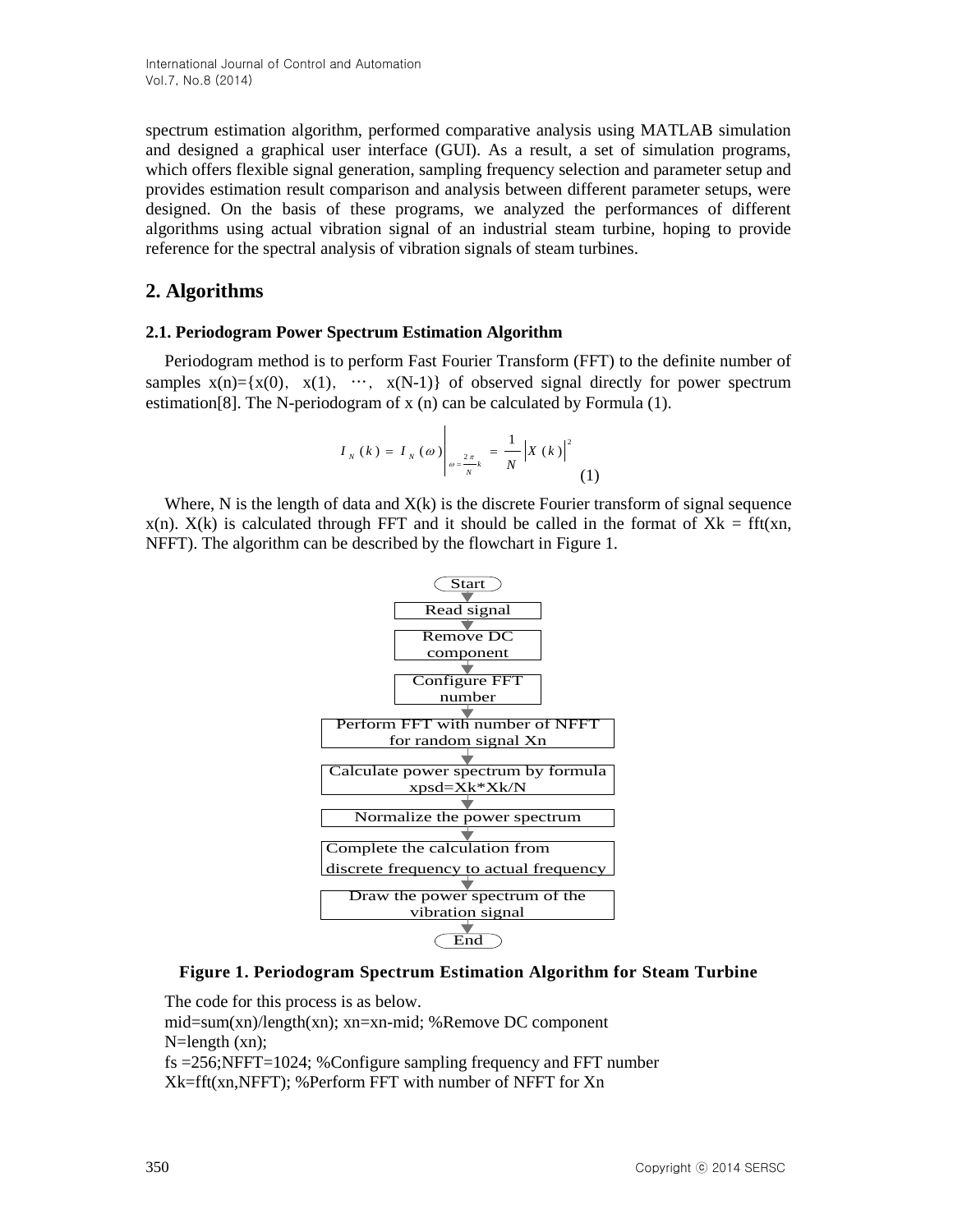xpsd=Xk.\*Xk/N; %Calculate power spectrum pmax=max(xpsd); xpsd=xpsd/pmax;  $xpsd=10*log10(xpsd+0.000001);$  %Normalize the power spectrum and convert it into logarithmic spectrum  $k= 0:1:(NFFT/2-1);$ f=fs\*k/NFFT; %Convert the discrete frequency to actual frequency

plot(f,xpsd(1: NFFT/2)); grid on;xlabel('f/Hz'); ylabel('PSD/dB'); %Draw the power spectrum

#### **2.2. AR Power Spectrum Estimation Algorithm**

**2.2.1. Algorithm Flow:** AR power spectrum estimation algorithm is established on the basis of performing linear prediction modeling to the signal sequence  $x(n)$  to be estimated. The sequence is treated as a white noise sequence with mean of 0 and variance of  $\sigma_{\perp}^2$  $\sigma_w^2$ , and it is generated by a Linear Time Invariant (LTI) system with system function of H(z). It can be expressed by the difference equation below.

$$
x(n) = -\sum_{k=1}^{p} a_k x(n-k) + w(n)
$$
 (2)

This model is denoted by  $AR(p)$ , and the system transition function  $H(z)$ , as expressed below, is a p-order AR model.

(3)

In power spectrum estimation, if the observed data  $x(n)$  is a stationary random process, the input  $w(n)$  of the system can be considered stationary[9]. According to the response theory of linear systems to stationary random signals, the power spectrum of the observed data can be expressed by Equation (4).

$$
P_x(\omega) = \sigma_w^2 |H(e^{j\omega})|^2 = \frac{\sigma_w^2}{\left|1 + \sum_{k=1}^p a_k e^{-j\omega k}\right|^2}
$$
(4)

m process, the<br>onse theory of<br>ed data can be<br>rithm, a signal<br>to predict the<br>pnal spectrum<br>This way, the<br>2 presents the<br>351 <sup>(3)</sup><br>
<sup>(3)</sup><br> *H* the observed data x(n) is a stationary pandom process, the nsidered stationary [9]. According to the response theory of n signals, the power spectrum of the observed data can be  $\left|H(e^{j\omega})\right|^2 = \frac{\sigma_w^2}{\$ The denominator of Equation (4) can be calculated through FFT. In this algorithm, a signal prediction model is established to signal sequence  $x(n)$  through linear prediction to predict the data outside the sampling intervals, so that spectral leakage in conventional spectrum estimation algorithms, caused by the window truncating of data, is prevented. This way, the estimation result is improved comparing with conventional algorithms. Figure 2 presents the flow of this algorithm.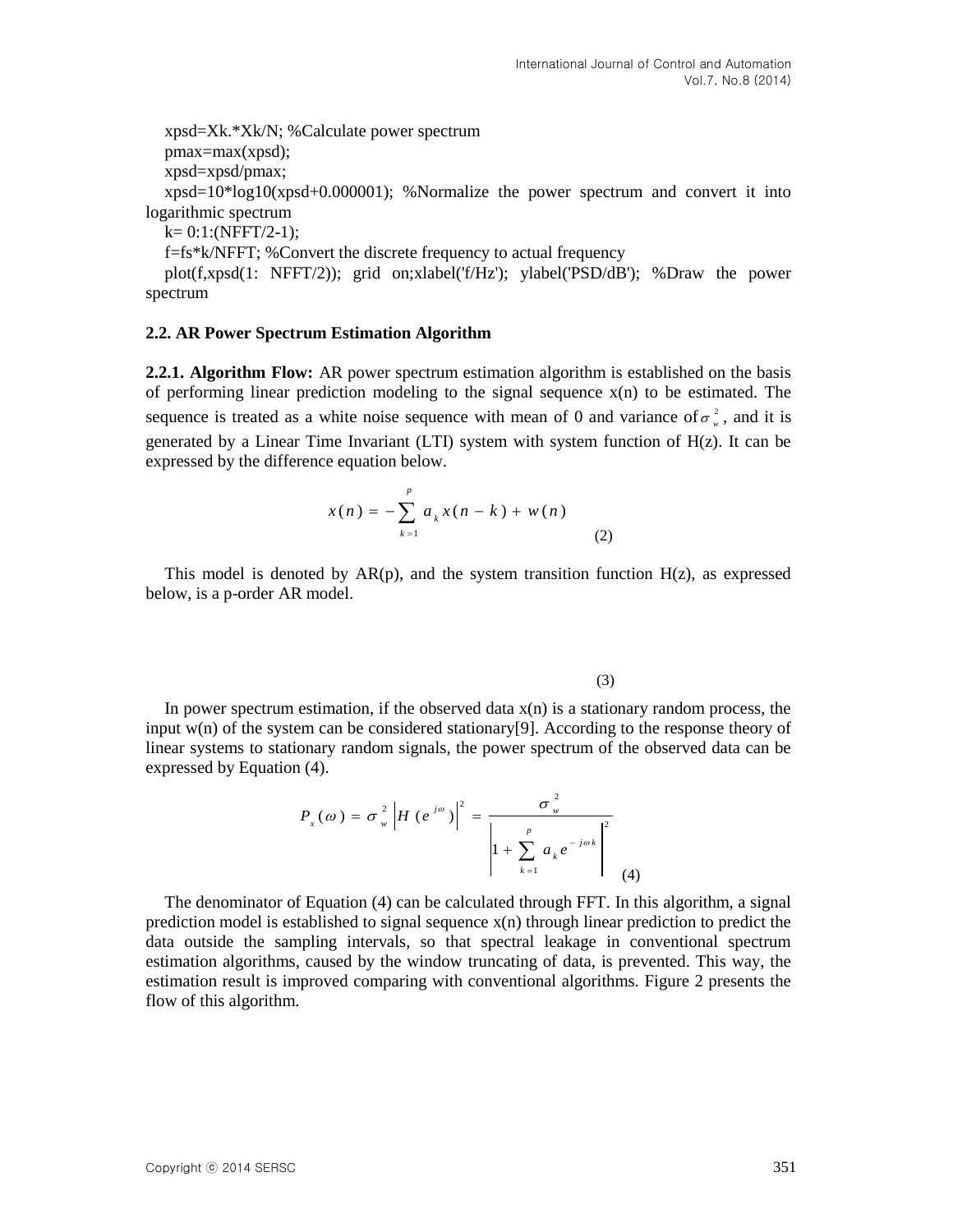

**Figure 2. AR Power Spectrum Estimation Algorithms**

**2.2.2. Identification of Optimal Order through AIC:** To use the AR power spectrum estimation algorithm for vibration signals of industrial turbines, the identification of the model's order p is crucial. In practical application, there exist optimal orders, which can be identified according to the Akalke Information Criterion (AIC).

$$
AIC(p) = \ln[\sigma_p^2] + \frac{2(p+1)}{N}
$$
 (5)

Where, N is the length of data  $x(n)$ , and  $\sigma^2$  $\sigma_p^2$  is the prediction error rate of AR model with order p [10]. When a model's AIC function has the minimal value, it is the suitable model. Based on AIC and combining aryule function, the prediction error rate  $\sigma^2$  $\sigma_p^2$  is calculated. The following program is designed to calculate and plot the AIC (p) curve for the convenience of deciding the optimal order p.

**2.2.3. L-D recursive Algorithm-based AR Spectrum Estimation:** Assume that the observed data  $x(n)$  is obtained by stimulating an all-pole linear time invariant system  $H(z)$ using a zero-mean white noise sequence W(n) with mean square error of  $\sigma^2$  $\sigma_w^2$  [11-12]. On the premise of keeping the mean square error of forward prediction minimal, Levision-Durbin (L-D) recursive algorithm acquires the auto-correlation function of the observed data, obtains the model's parameters through the recursive property of Yule-Walker (Y-W) function, and then calculates the estimated power spectrum using Equation(4) [13]. First, the predicting coefficients  $\{a_m(k)\}=a_1(1)$  and  $\sigma_w^2$  $\sigma_{w1}^2$  when the order m=1 are calculated; then the coefficients  $a_2(1)$ ,  $a_2(2)$  and  $\sigma_w^2$  $\sigma_{w_2}^2$  when the order m=2 are calculated; in the same manner coefficients are calculated until  $a_p(1)$ ,  $a_p(2)$ , ...  $a_p(p)$  and  $\sigma_w^2$  $\sigma_{wp}^2$  for m=p, when  $\sigma_{p}^2$  $\sigma_p^2$  satisfies the requirements for precision. The recursive formula is as below.

$$
a_{m}(m) = -\frac{R(m) + \sum_{k=1}^{m-1} a_{m-1}(k)R(m-k)}{E_{m-1}}
$$
  
(6)  

$$
a_{m}(k) = a_{m-1}(k) + a_{m}(m)a_{m-1}(m-k) , k = 1, 2, ...m - 1 (7)
$$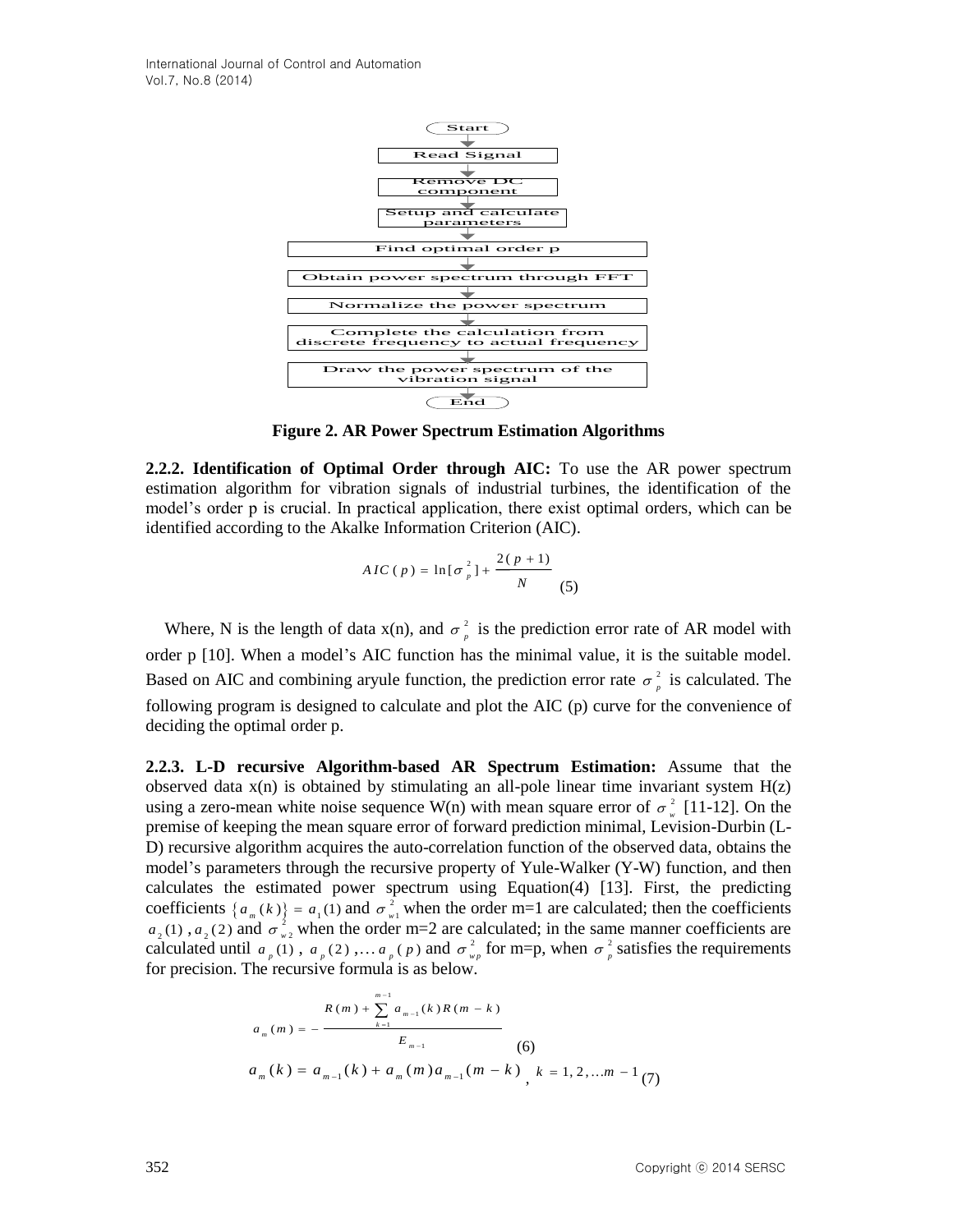$$
E_{m} = \sigma_{wm}^{2} = \left[1 - \left|a_{m}(m)\right|^{2}\right]E_{m-1} = R(0)\prod_{k=1}^{m} \left[1 - \left|a_{k}(k)\right|^{2}\right] \tag{8}
$$

The computational labor of L-D algorithm is in the magnitude of  $p^2$ . With parameters  $AR(0)$  and  $AR(1)$  of the model as initial conditions,  $AR(2)$  is calculated, and then  $AR(3)$  to AR(P) in likewise manner. After the iterative computation, the parameters for the low-order models are also obtained [14]. In MATLAB, this algorithm can be realized with pyulear function as the core. The pyulear function should be called in the format of xpsd=pyulear(xn, p,NFFT), where xpsd indicates the calculated power spectrum of the signal, xn is the signal sequence to be estimated, p is the order of AR model, and NFFT is the number of Fast Fourier Transform (FFT), which must be greater than or equal to the sampling number of the signal. The following program details the L-D recursive algorithm.

 $Mid=sum (xn)/length (xn);$ xn=xn-mid; N=length (xn); fs=1000; NFFT=1024; xpsd=pyulear (xn,minp,NFFT); %Calculate power spectrum using pyulear function pmax=max(xpsd); xpsd=xpsd/pmax; xpsd=10\*log10(xpsd+0.000001)-0.5;  $k=0:1: (NFFT/2-1);$ f=fs\*k/NFFT; figure (1); plot(f,xpsd(1:NFFT/2)); grid on;xlabel('f/Hz'); ylabel('PSD/dB');

**2.2.4. Burg Algorithm-based AR Spectrum Estimation:** The basic idea of Burg algorithm is to use linear predictor to directly calculate the total mean square error of the forward and backward predictions of the observed data, keep the total mean square error minimal in order to estimate the reflection coefficient, and then find the optimizing parameters for AR model through the recursive formula of L-D algorithm [15]. For N observed data  $x(0)$ ,  $x(1)$ , ...,  $x(N-$ 1), the algorithm executes in the flow presented by Figure 3.



**Figure 3. Flowchart for Burg Algorithm-Based AR Spectrum Estimation**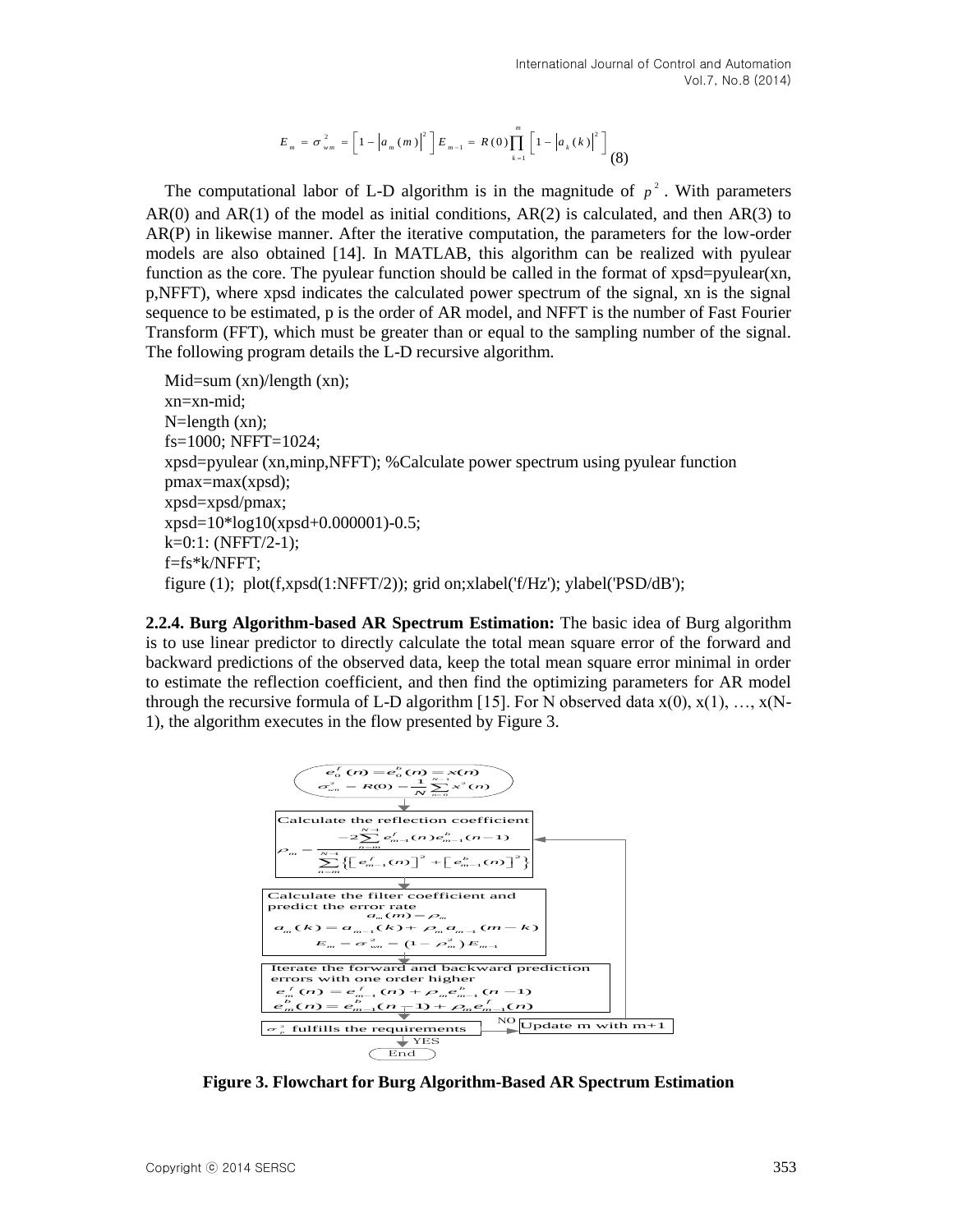In MATLAB, function pburg should be called for this process. The calling of pburg function should be in the format of xpsd=burg (xn, p,NFFT), similar to the calling of L-D recursive algorithm, and the program code is as below.

 $Mid=sum(xn)/length(xn);$ xn=xn-mid;  $N=\text{length}(xn);$ fs=1000; NFFT=1024; xpsd=pburg(xn,minp,NFFT); pmax=max(xpsd); xpsd=xpsd/pmax; xpsd=10\*log10(xpsd+0.000001)-0.5;  $k=0:1:(NFFT/2-1);$ f=fs\*k/NFFT; figure $(2)$ ; plot(f,xpsd(1:NFFT/2)); grid on;xlabel('f/Hz'); ylabel('PSD/dB');

## **3. Design of GUI and Program**

The design of the graphic user interface (GUI) includes the arrangement of components, the compiling of properties and the compiling of the callback function. In MATLAB, typing command 'guide' can create an initial GUI page. With the appearance editing function of GUIDE, necessary controls can be drew to the interface with properties configured. A single click of the 'Run' button in the toolbar of GUIDE will activate the graphic user interface.

## **3.1. Signal Selection Function**

The realization of signal selection function is described with signal source 4-256Hz (as presented in Figure 4) as an example.

| 7177<br>7305<br>7024<br>6754<br>7661<br>6753<br>7220<br>7626<br>8076<br>7204<br>6807<br>7126<br>7804<br>8143<br>8047<br>7117<br>7652<br>6963<br>7679<br>6675<br>7723<br>7927<br>6721<br>7709<br>8077<br>6696<br>8024<br>7784<br>7580<br>6941<br>7492<br>7808<br>6873<br>6929<br>7437<br>7730<br>8181<br>6819<br>7329<br>7757<br>6891<br>8021<br>8065<br>7040<br>6981<br>8135<br>7187<br>7188<br>7612<br>7240<br>6734<br>7204<br>7611<br>7127<br>7489<br>8099<br>6816<br>7811<br>8079<br>6730<br>7614<br>7835<br>7753<br>8076<br>7571<br>6707<br>7656<br>8014<br>7770<br>6972<br>7884<br>6745<br>6970<br>6692<br>6943 | 7585<br>6767<br>6863<br>7157<br>7569<br>7598<br>7168<br>8053 |
|----------------------------------------------------------------------------------------------------------------------------------------------------------------------------------------------------------------------------------------------------------------------------------------------------------------------------------------------------------------------------------------------------------------------------------------------------------------------------------------------------------------------------------------------------------------------------------------------------------------------|--------------------------------------------------------------|
|                                                                                                                                                                                                                                                                                                                                                                                                                                                                                                                                                                                                                      |                                                              |
|                                                                                                                                                                                                                                                                                                                                                                                                                                                                                                                                                                                                                      |                                                              |
|                                                                                                                                                                                                                                                                                                                                                                                                                                                                                                                                                                                                                      |                                                              |
|                                                                                                                                                                                                                                                                                                                                                                                                                                                                                                                                                                                                                      |                                                              |
|                                                                                                                                                                                                                                                                                                                                                                                                                                                                                                                                                                                                                      |                                                              |
| 8053<br>7787<br>7874<br>8011<br>6871<br>6832<br>7429<br>7713<br>6922<br>6846<br>7350<br>8050<br>7061<br>6848                                                                                                                                                                                                                                                                                                                                                                                                                                                                                                         |                                                              |
| 8125<br>7172<br>6744<br>7156<br>6802<br>7240<br>7479<br>7188<br>7144<br>7640<br>8120<br>7762<br>8027<br>6761<br>7804                                                                                                                                                                                                                                                                                                                                                                                                                                                                                                 |                                                              |
| 7633<br>7708<br>7567<br>7866<br>6728<br>7058<br>7741<br>6663<br>6754<br>6912<br>7560<br>7851<br>6950<br>7941<br>8040                                                                                                                                                                                                                                                                                                                                                                                                                                                                                                 | 8037                                                         |
| 6873<br>7512<br>7736<br>7381<br>7762<br>7087<br>6853<br>7131<br>7636<br>6850<br>6898<br>6911<br>8079<br>8106<br>8048                                                                                                                                                                                                                                                                                                                                                                                                                                                                                                 | 7104                                                         |
| 7736<br>8168<br>6760<br>6844<br>7105<br>7259<br>6793<br>7188<br>7716<br>8107<br>7281<br>7149<br>7789<br>8028<br>7648                                                                                                                                                                                                                                                                                                                                                                                                                                                                                                 | 6732                                                         |
| 8079<br>7626<br>7556<br>7150<br>7774<br>7806<br>6681<br>7856<br>6760<br>7828<br>7961<br>6833<br>6947<br>7909<br>7040                                                                                                                                                                                                                                                                                                                                                                                                                                                                                                 | 6880                                                         |
| 7470<br>7765<br>6837<br>7377<br>7709<br>8123<br>7178<br>7632<br>7027<br>8004<br>7040<br>8035<br>6741<br>6959<br>6841                                                                                                                                                                                                                                                                                                                                                                                                                                                                                                 | 7109                                                         |
| 7782<br>7692<br>7309<br>6780<br>7687<br>7244<br>6790<br>7122<br>8111<br>7537<br>6737<br>7088<br>8068<br>7164<br>8100                                                                                                                                                                                                                                                                                                                                                                                                                                                                                                 | 7746                                                         |
| 7730<br>6973<br>7891<br>7791<br>7982<br>7483<br>8019<br>6695<br>7671<br>7980<br>6756<br>7015<br>7567<br>6791<br>6901                                                                                                                                                                                                                                                                                                                                                                                                                                                                                                 | 7779                                                         |
| 8057<br>7375<br>7172<br>6863<br>6986<br>7703<br>6996<br>6809<br>7247<br>7684<br>8033<br>7037<br>6735<br>7683<br>8104                                                                                                                                                                                                                                                                                                                                                                                                                                                                                                 | 8117                                                         |
| 6727<br>7780<br>7345<br>6748<br>7193<br>7619<br>7210<br>6823<br>7150<br>7802<br>7968<br>7495<br>7122<br>8070<br>8110                                                                                                                                                                                                                                                                                                                                                                                                                                                                                                 | 7668                                                         |
| 6728<br>7668<br>7827<br>6718<br>6887<br>7520<br>7792<br>6696<br>6989<br>8012<br>6943<br>7554<br>7698<br>7890<br>8066                                                                                                                                                                                                                                                                                                                                                                                                                                                                                                 | 6891                                                         |
| 7397<br>7756<br>8121<br>7330<br>6768<br>7329<br>6895<br>6825<br>7729<br>8055<br>7003<br>7261<br>7641<br>8141<br>7042                                                                                                                                                                                                                                                                                                                                                                                                                                                                                                 | 6756                                                         |
| 7217<br>7612<br>7207<br>7661<br>8089<br>6823<br>7147<br>7844<br>8068<br>7643<br>6770<br>7144<br>7738<br>8122<br>6680                                                                                                                                                                                                                                                                                                                                                                                                                                                                                                 | 6941                                                         |
| 7723<br>6636<br>7543<br>7605<br>7956<br>6929<br>7566<br>7766<br>7895<br>6824<br>6926<br>7871<br>8052<br>6910<br>6819                                                                                                                                                                                                                                                                                                                                                                                                                                                                                                 | 7479                                                         |
| 7735<br>8098<br>6935<br>6817<br>7305<br>7748<br>8053<br>6839<br>7313<br>7662<br>8174<br>7253<br>6788<br>7221<br>7042                                                                                                                                                                                                                                                                                                                                                                                                                                                                                                 | 7642                                                         |
| 8137<br>7190<br>6793<br>7115<br>7755<br>8059<br>7481<br>6751<br>7170<br>7762<br>8063<br>7593<br>6727<br>6987<br>7714                                                                                                                                                                                                                                                                                                                                                                                                                                                                                                 | 8049                                                         |
| 7622<br>7872<br>7875<br>6732<br>7506<br>7787<br>6953<br>6951<br>7792<br>8023<br>6836<br>6815<br>7408<br>7721<br>6680                                                                                                                                                                                                                                                                                                                                                                                                                                                                                                 | 8049                                                         |
| 7789<br>7677<br>7352<br>8129<br>6861<br>7609<br>7126<br>6744<br>8120<br>6903<br>6966<br>7064<br>7151<br>8088<br>7086                                                                                                                                                                                                                                                                                                                                                                                                                                                                                                 | 7214                                                         |

## **Figure 4. Signal Source of 256Hz**

In MATLAB, type 'guide main.fig' in Command Window and double click the 'vibration signal sample selection' module, the property compiler will appear. Set the value of 'string' as 'vibration signal sample selection' and 'tag' as 'signalselect', single click the 'vibration signal sample selection' module and choose the 'callback' button in 'View callbacks' of the pull down list, and type the following code:

 $[FileName, PathName] = uigetfile("x.txt");$ datafile=fullfile(PathName,FileName);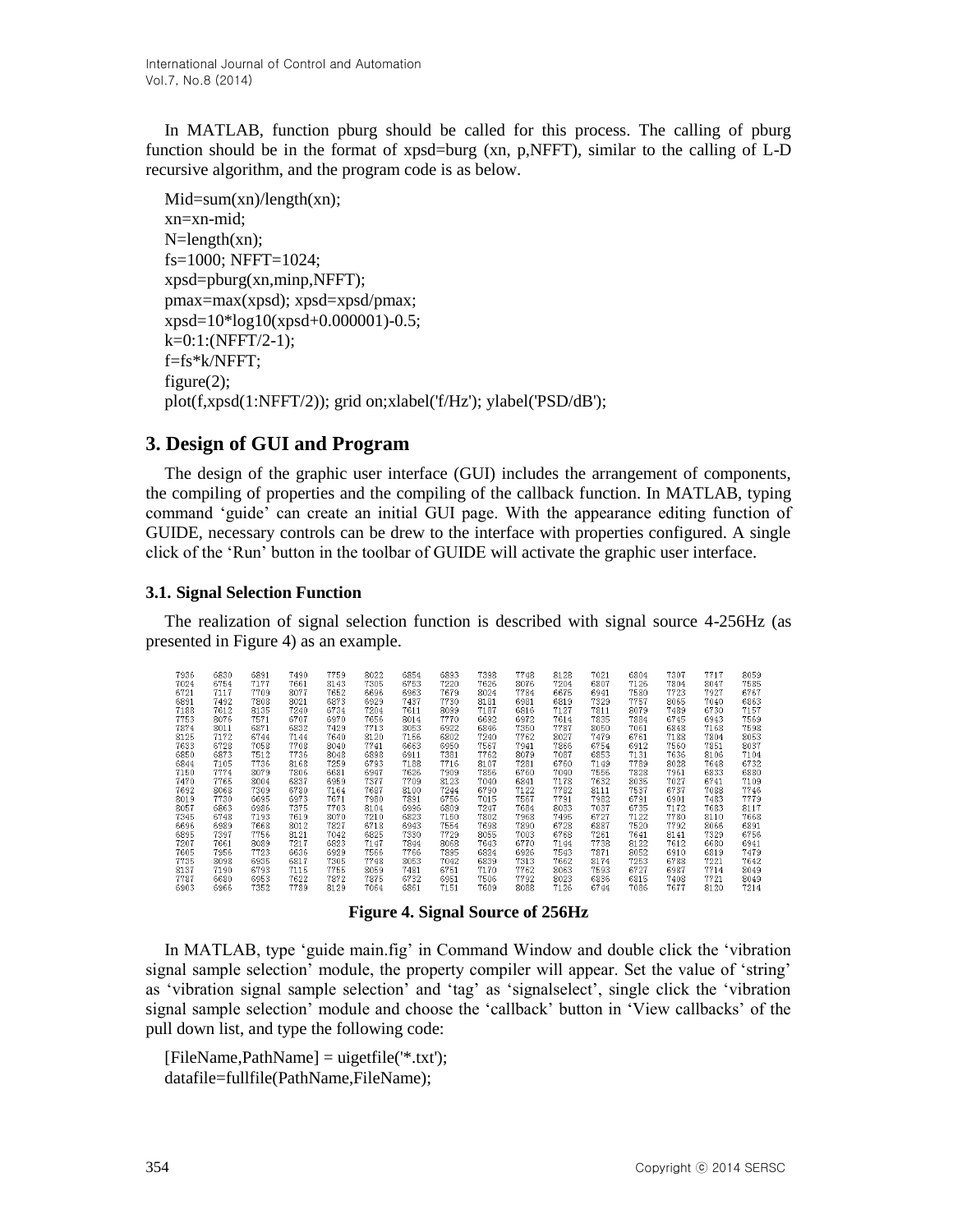```
xn=textread(datafile,'%f'); 
mid = sum(xn)/length(xn);xn=xn-mid;plot(xn);
grid on;
\backslash
```
Then, save the code and execute, signal source 4-256Hz is selected.

### **3.2. Parameter Display Function**

The function of parameter display should be configured in the 'vibration signal sample selection' module. The main program for this function is as below.

```
N = length(xn);if (N = 400) fs=256;
end
if (N=128) fs=1600;
end
set(handles.N,'String',num2str(N));
set(handles.FS,'String',num2str(fs));
```
#### **3.3. Single Selection of Mutual Exclusion**

To detail the realization of this function, assume that during the algorithm selection of AR spectrum estimation, L-D recursive algorithm was chosen. Set the value of 'string' of periodogram method as 'perodogram method' and 'Tag' as 'PER', and set the values of 'Tag' of 'AR model (L-D)' and 'AR model (BURG) as 'ARLD' and 'ARBURG', respectively. Choose the module corresponding to 'AR model (L-D)' and click the 'callback' button in 'View callbacks' of the pull down list, and input the following code:

set(findobj('Tag','PER'),'value',0); set(findobj('Tag','ARBURG'),'value',0);

Set the value of Object with 'Tag' of 'PER' as 0, and the value of Object with 'Tag' of 'ARBURG' as 0, then when the 'AR model (L-D)' control is selected for spectrum estimation, periodogram method and AR model (BURG) are chosen for exclusion.

#### **3.4. Parameter Setup Function**

The realization of parameter setup function is detailed here with the specification of order as an example. In the parameter setup of controls, single click on the SN (specified order) and the AICN (optimal order) modules, and click the 'callback' buttons in 'View callbacks' of the pull down lists, input the following two lines of code respectively.

set(findobj('Tag','AICN'),'value',0); set(findobj('Tag','SN'),'value',0);

Then, save and execute, the parameter setup function is realized.

#### **3.5. Power Spectrum Estimation Function**

For the calculation of optimal order for signal source of 4-256Hz and L-D recursive algorithm as an example, execute the L-D recursive algorithm-based AR spectrum estimation, and the following program identifies the optimal order.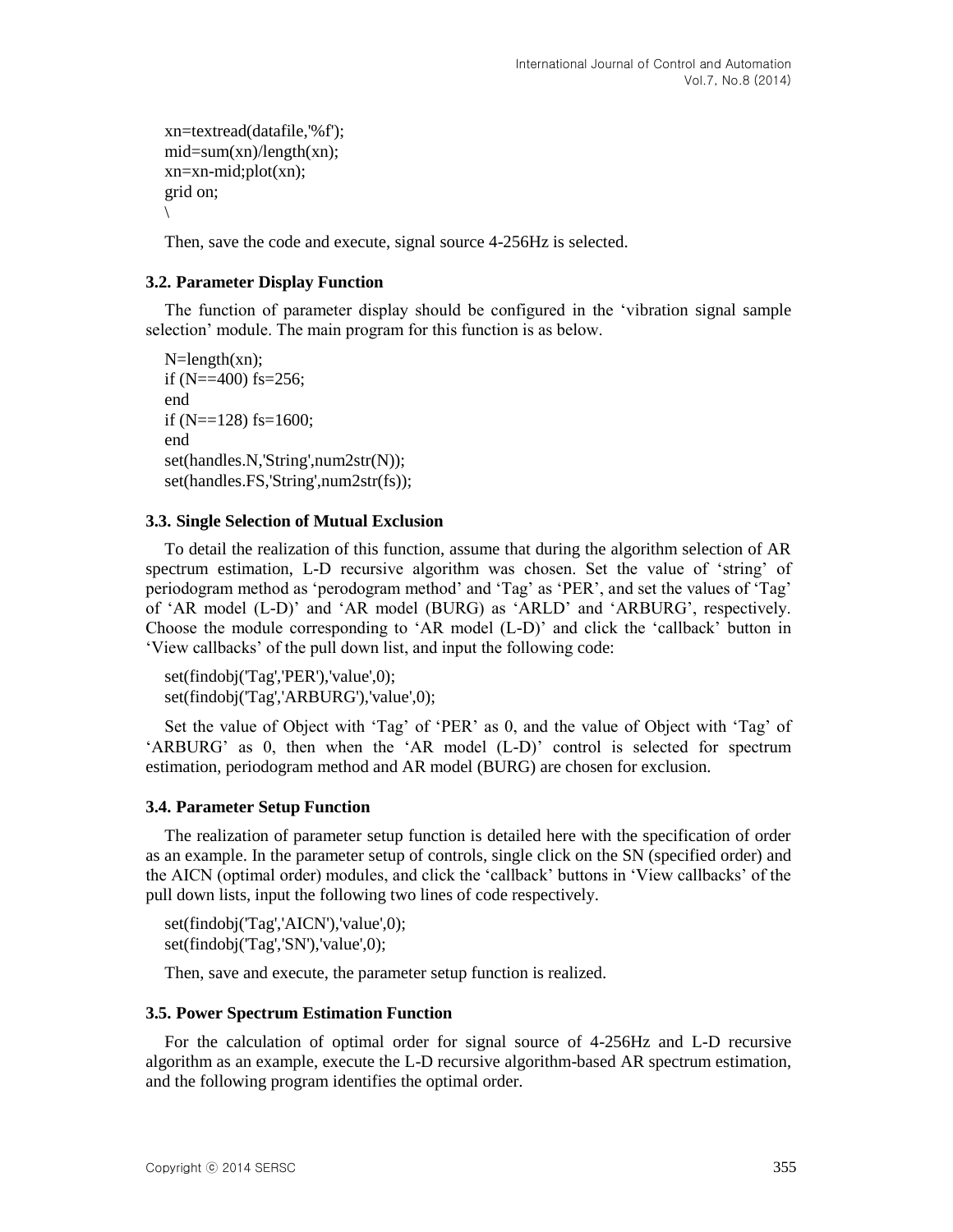International Journal of Control and Automation Vol.7, No.8 (2014)

```
if get(findobj('Tag','ARLD'),'value')
if get(findobj('Tag','SN'),'value')
ARN=str2num(get(findobj('Tag','N1'),'string'));
end
if get(findobj('Tag','AICN'),'value')
P=N/2; AIC=zeros(1,length(P));
for p=1:P
[A,E]=aryule(xn,p); AIC(p)=N*log(E)+2*p;
end
for p=1:P
if (AIC(p)=min(AIC)) ARN=p; end
end
set(handles.N2,'String',num2str(ARN))
end
xpsd=pyulear(xn,ARN,NFFT);
pmax=max(xpsd); xpsd=xpsd/pmax;
xpsd=10*log10(xpsd+eps);k=1:1:(NFFT/2-1);f=fs*k/NFFT;
plot(f,xpsd(2:NFFT/2));xlabel('f/Hz');ylabel('PSD/dB');grid on;
end
```
After executing this program, the result as shown in Figure 5 is obtained.

| Time domain waveform of vibration signal | Vibration signal selection and parameter display |                                                   |  |
|------------------------------------------|--------------------------------------------------|---------------------------------------------------|--|
|                                          | Vibration signal sample selection                |                                                   |  |
|                                          | <b>Sampling Frequency</b>                        |                                                   |  |
|                                          | Sampling number                                  |                                                   |  |
| Power spectrum of vibration signal       |                                                  | Spectrum estimation algorithm and parameter setup |  |
|                                          | Periodogram algorithm                            |                                                   |  |
|                                          | $AR(L-D)$                                        | AR(BURG)                                          |  |
|                                          | Given order                                      | Optimal Order                                     |  |
|                                          |                                                  | Calculate power spectrum                          |  |

**Figure 5. Power Spectrum Estimation Function**

## **4. Performance Analysis of the Algorithm**

#### **4.1. Signal Collection**

Through field measurement, vibration signals of an industrial turbine were collected. Electronic vortex sensor with ideal shaft rotating frequency of 50Hz was used. During the signal collection, for fixed-frequency sampling, the highest frequency was 256Hz, while for frequency multiplication sampling the highest sampling frequency was the 128 times of the rotating rate.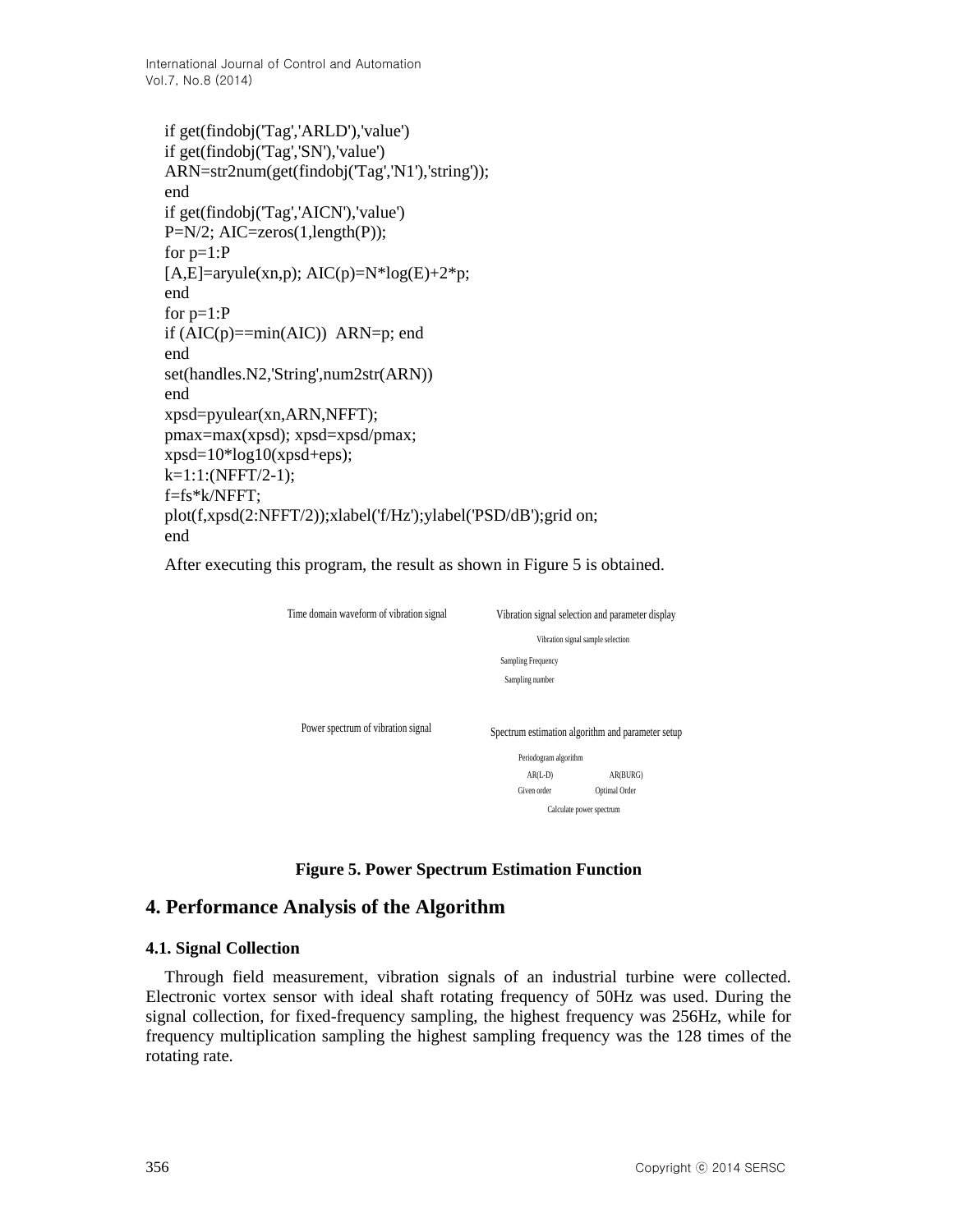In this study, we investigated the variance performance and resolution of periodogram method and AR spectrum estimation algorithm, compared their performances with different parameter setup, chose the optimal algorithm and related parameters and applied them to the analysis of the measured signals. The signals were obtained through fixed-frequency sampling with frequency of 256Hz and 32 times-frequency multiplication sampling. The time domain waveform of the vibration signal collected with sampling frequency of 256Hz and sampling number of 400 is presented in Figure 6.



**Figure 6. Time Domain Waveform of Measured Vibration Signal**

The time domain waveform of the vibration signal collected by 32 times-frequency multiplication sampling with frequency of  $f<sub>s</sub> = 50 \times 32 = 1600 Hz$  and sampling number of 128 is presented in Figure 7.



**Figure 7. Time Domain Waveform of Measured Vibration Signal with Sampling Number of 128**

With the waveforms in Figure 6 and 7, it is difficult to analyze the characteristics of the vibration signals accurately from the perspective of time domain and to discover and locate faults. Therefore, the aid from power spectrum analysis tools is needed.

### **4.2. Result and Analysis of Periodogram Estimation**

With sampling number of 400 and sampling frequency of 256Hz, the simulation result of periodogram method is as shown in Figure 8.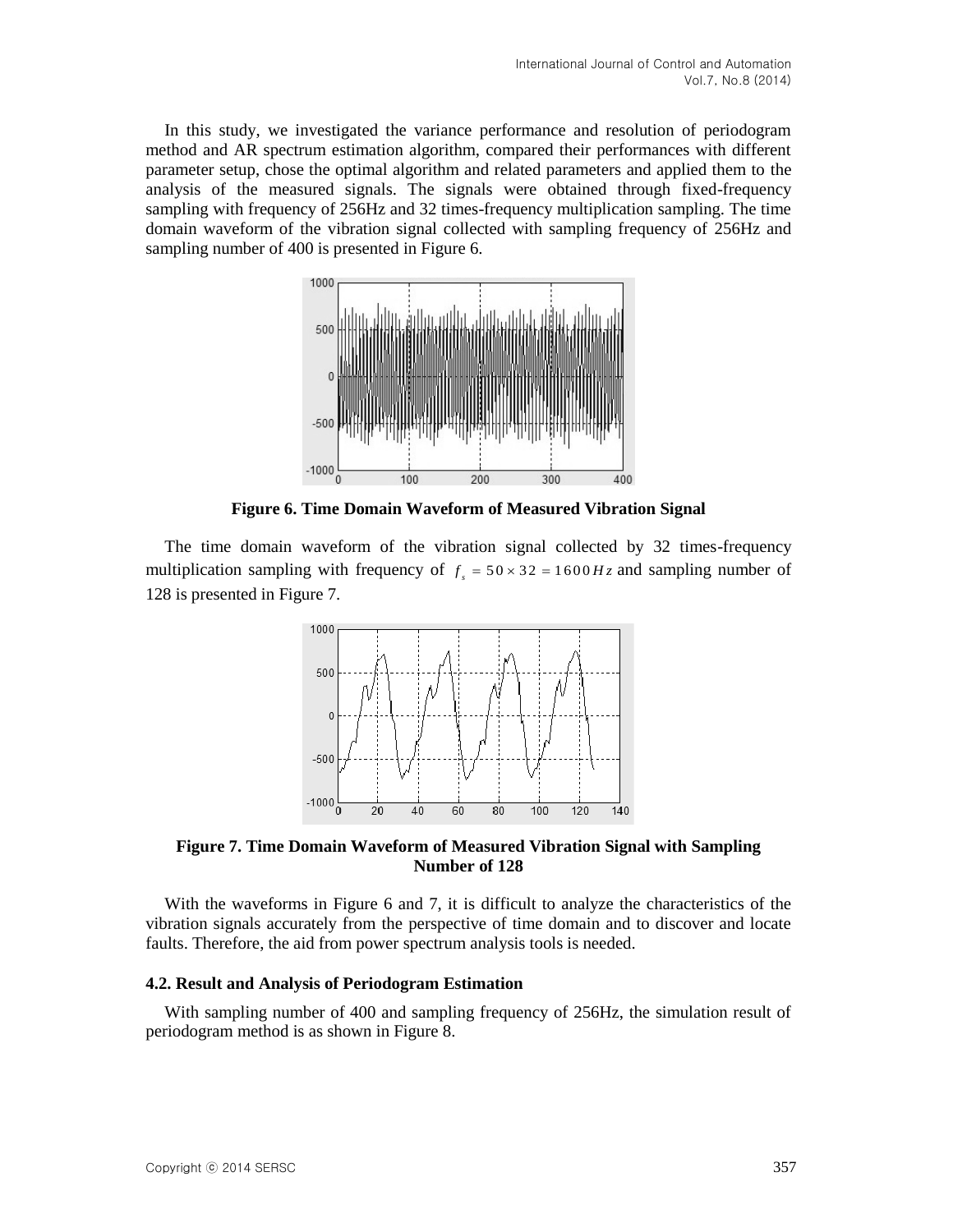

**Figure 8. Estimation Result of Periodogram Method**

It can be seen from the result that the spectrum obtained by periodogram method has good resolution and sharp peaks. However, the variance performance is poor, and the spectrum shows violent fluctuations, making it hard to ensure the accuracy of spectral analysis. In addition, the spectrum has poor tolerance to noises. Such contradiction between the variance and resolution makes the application of periodogram method in turbine vibration signal analysis limited. When it is impossible to collect and process longer vibration signal data because of the constraint of real-time performance and processing speed, such limitation is particularly obvious. In such case, the random sequence  $x(n)$  is treated as periodic extension of a section of finite sequence, thus causing spectral leakage and affecting the spectrum estimation performance. It seems that the smaller the sampling number, i.e. the shorter the windowing length, the more obvious the spectral leakage.

## **4.3. Results of L-D recursive algorithm- and Burg algorithm-based AR spectrum estimations**

With sampling number of 400, sampling frequency of 256Hz, and optimal order of 52, the simulation result of L-D recursive algorithm-based AR spectrum estimation is as shown in Figure 9.



**Figure 9. L-D Recursive Algorithm-Based AR Spectrum Estimation Result**

It can be seen that the spectrum has good resolution, sharp peaks and accurate harmonic location. The fluctuation is not violent, indicating good variance performance, and the tolerance to noises is improved. The simulation shows that the L-D recursive algorithm-based AR spectrum estimation is suitable for vibration signals of steam turbines. The simulation result of Burg algorithm-based AR spectrum estimation is as shown in Figure 10.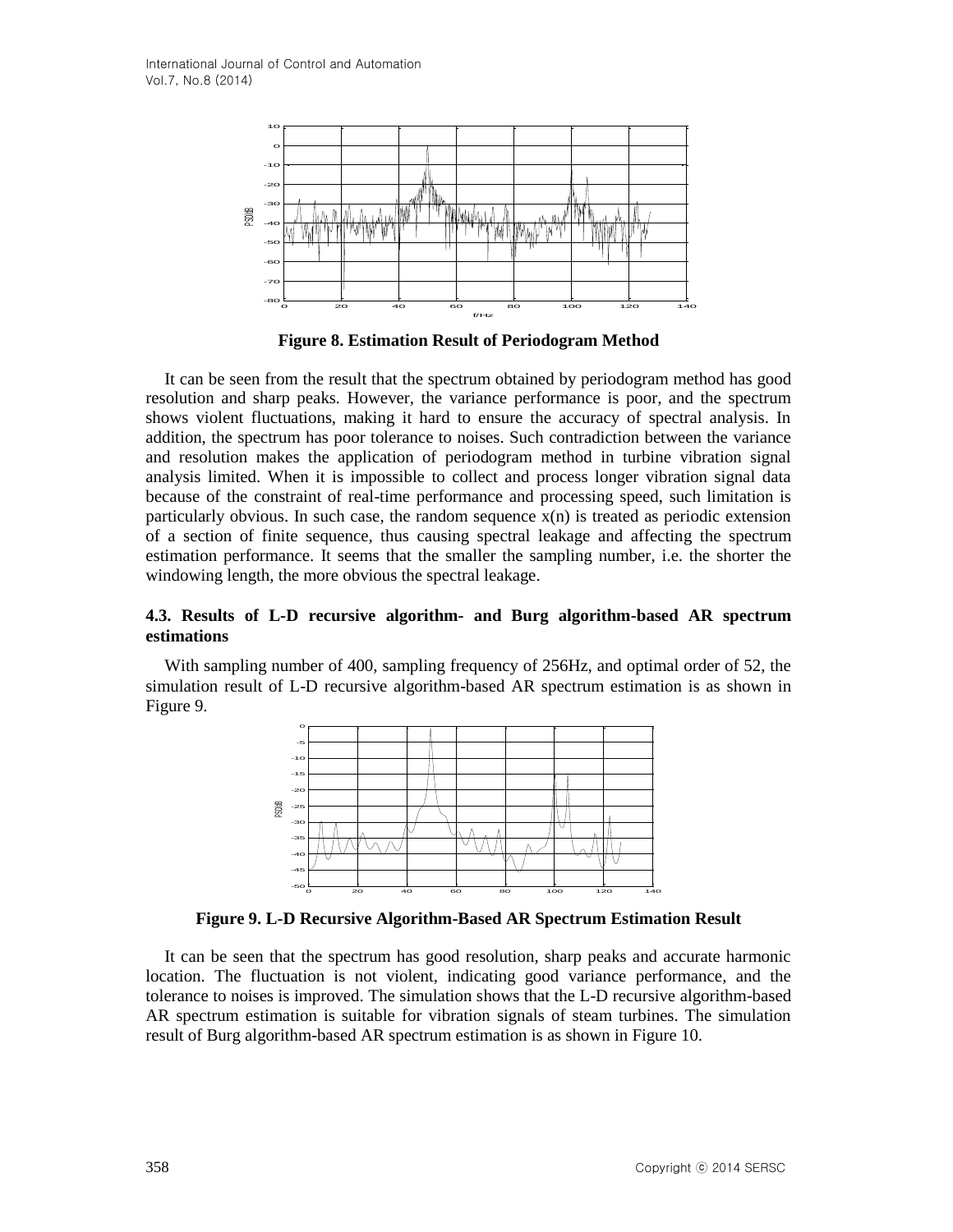

**Figure 10. Burg Algorithm-Based AR Spectrum Estimation Result**

It can be seen that the spectrum has good resolution and sharp peaks. The fluctuation is relatively violent, which means the variance performance is less satisfying, yet the harmonic components can be located from the noises. This simulation result demonstrates that Burg algorithm-based AR spectrum estimation is also suitable for vibration signals of steam turbines.

#### **4.4. Comparison between Periodogram Method and AR Spectrum Estimation**

Comparing Figure 8, 9 and 10, it can be found that AR model has comparable frequency resolution with periodogram method but much better variance performance. Through comparative analysis, we found that with proper selection of order, AR spectrum estimation algorithm can ensure both good resolution and variance performance, with much better estimation result. In the analysis of vibration signals of steam turbines, AR model can perform relatively accurate harmonic analysis even with short sampling data, overcoming the limitation of conventional algorithms.

#### **4.5. Comparison between L-D recursive Algorithm and Burg Algorithm**

It can be seen from Figure 9 and 10 that comparing with L-D recursive algorithm, Burg algorithm has better resolution, slightly displaced frequency and less satisfying variance performance [16]. Since when performing auto-correlation sequence estimation, L-D recursive algorithm assumes the data outside the range of 0~N-1 as 0, the estimated power spectrum are more smooth, with peaks less sharp than those estimated by Burg algorithm, and the displacement is greater. In practical application, L-D recursive algorithm-based AR spectrum estimation is more suitable for the estimations with higher requirement of variance performance, whereas Burg algorithm-based AR spectrum estimation is more suitable for estimations with higher requirement of resolution.

#### **4.6. Influences of Order on AR Spectrum Estimation Result**

With L-D recursive algorithm-based AR spectrum estimation, simulation analyses are performed to the signal in Figure 11, with given order of 10 and 80 and identified optimal order of 52. The estimated power spectra are presented in Figure 11, 12 and 13, respectively.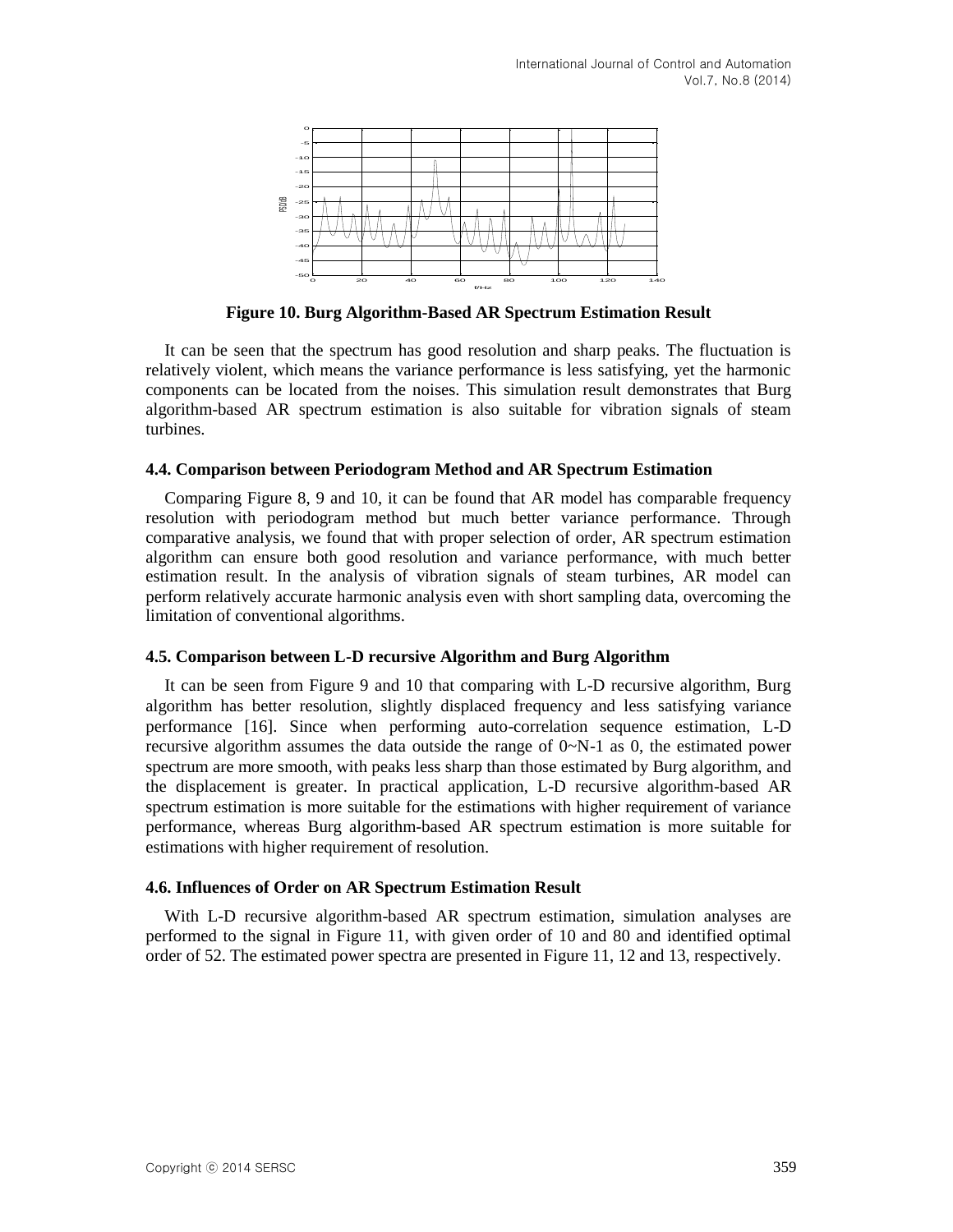

**Figure 11. Power Spectrum Estimated with Order of 10**



**Figure 12. Power Spectrum Estimated with Optimal Order of 52**



**Figure 13. Power Spectrum Estimated with Order of 80**

Comparing Figure 11, 12 and 13, the following findings were made. With overly low order p, the estimated spectrum is too smooth, which reduces the resolution and causes some harmonic components to be unidentifiable. With overly high order p, noise and other interference signals would be prominent in the spectrum as useful signals, creating false peaks and increasing the computational labor. With optimal order, the waveform is smoother, peaks sharper, and resolution and variance performance more balanced. For the processing and analysis of vibration signals, AR spectrum estimation algorithm shows good balance between resolution and variance performance.

## **5. Conclusions**

Based on field measurements of vibration signals of an industrial steam turbine, comparative analysis was performed between AR spectrum estimation and conventional spectrum estimation algorithms. Through theoretical study, algorithm analysis and actual simulation, we came to the following conclusions. Conventional spectral estimation algorithm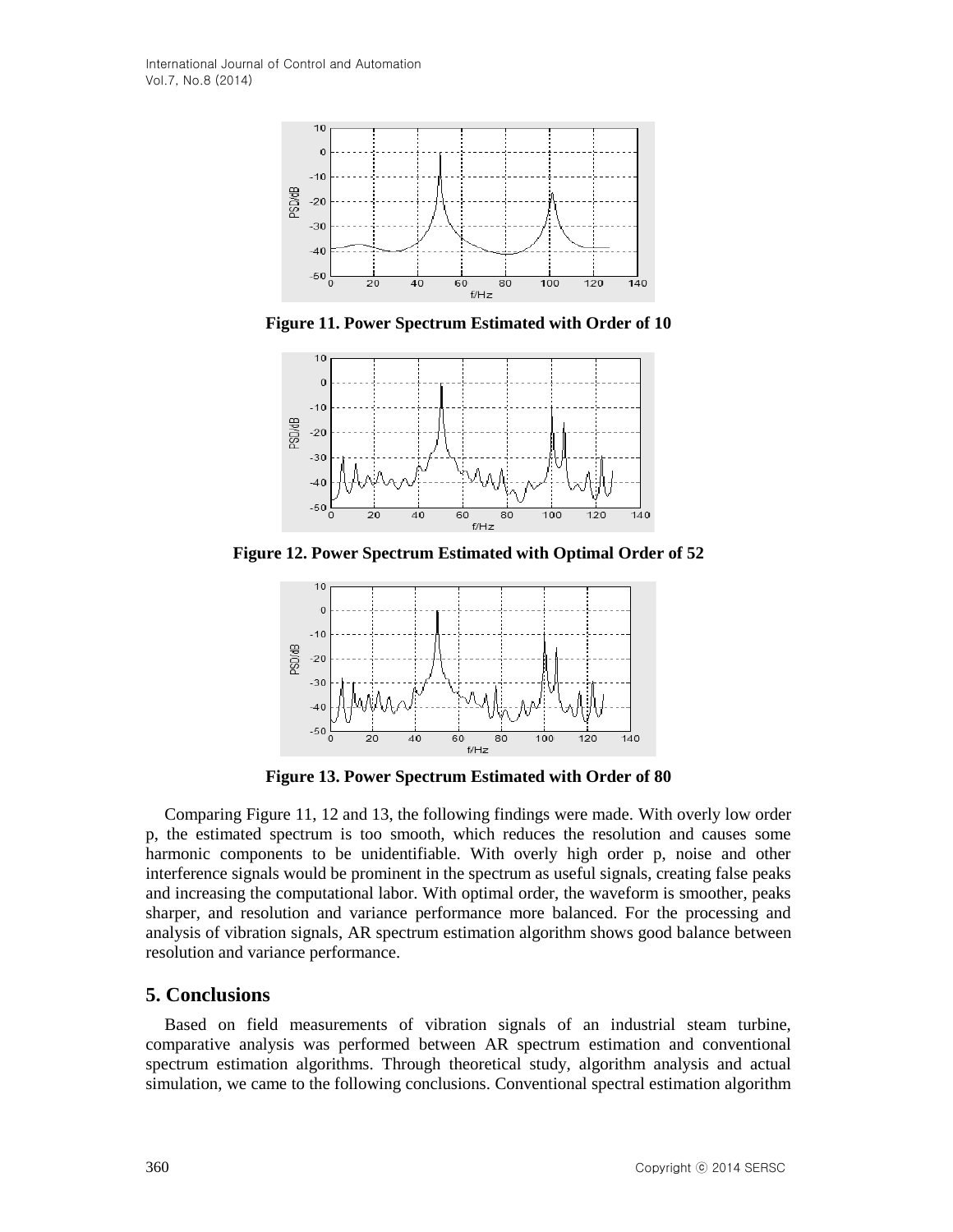exhibits contradiction between resolution and variance performance. With smaller sampling number, the algorithm shows poor performance for vibration signals of turbines, thus it has some limitation in application. For the spectrum estimation of turbine vibration signals, conventional algorithms are unable to perform short data spectral analysis in practical application, whereas this limitation is o overcome by AR spectrum estimation algorithm. Satisfying harmonic analysis result can be obtained by AR model. In AR spectrum estimation, the order of the model greatly influences the estimation result for turbine vibration signals, thus it is an important parameter of the model. In the spectrum estimation of turbine vibration signals, AIC provides good theoretical basis for the identification of optimal order.

#### **References**

- [1] I. Sadinezhad and V. G. Agelidis, "Slow sampling on-line harmonics/interharmonics estimation technique for smart meters", Electric Power Systems Research, vol. 81, no. 8, **(2011)**, pp. 1643-1653.
- [2] M. D. Ortigueira and J. M. Tribolet, "Global versus local minimization in least-squares AR spectral estimation", Signal Processing, vol. 7, no. 3, **(1984)**, pp. 267-281.
- [3] T. Al-ani, F. Cazettes, S. Palfi and J.-P. Lefaucheur, "Automatic removal of high-amplitude stimulus artefact from neuronal signal recorded in the subthalamic nucleus", Journal of Neuroscience Methods, vol. 198, no. 1, **(2011)**, pp. 135-146.
- [4] M. Rezazadeh Mehrjou, N. Mariun, M. Hamiruce Marhaban and N. Misron, "Rotor fault condition monitoring techniques for squirrel-cage induction machine—A review", Mechanical Systems and Signal Processing, vol. 25, no. 8, **(2011)**, pp. 2827-2848.
- [5] R. Chen, X. Zhao, Z. Wang, H. Jiang and X. Bian, "Experimental study on dynamic load magnification factor for ballastless track-subgrade of high-speed railway", Journal of Rock Mechanics and Geotechnical Engineering, vol. 5, no. 4, **(2013)**, pp. 306-311.
- [6] E. Derya Ü beyli and İ. Güler, "Selection of optimal AR spectral estimation method for internal carotid arterial Doppler signals using Cramer–Rao bound", Computers & Electrical Engineering, vol. 30, no. 7, **(2004)**, pp. 491-508.
- [7] A. Abouhnik and A. Albarbar, "Wind turbine blades condition assessment based on vibration measurements and the level of an empirically decomposed feature", Energy Conversion and Management, vol. 64, **(2012)**, pp. 606-613.
- [8] R. Zolfaghari, Y. Shrivastava and V. G. Agelidis, "Evaluation of windowed ESPRIT virtual instrument for estimating Power Quality Indices", Electric Power Systems Research, vol. 83, no. 1, **(2012)**, pp. 58-65.
- [9] B. Muruganatham, M. A. Sanjith, B. Krishnakumar and S. A. V. Satya Murty, "Roller element bearing fault diagnosis using singular spectrum analysis", Mechanical Systems and Signal Processing, vol. 35, no. 1–2, **(2013)**, pp. 150-166.
- [10] K. Vedavathi, K. Srinivasa Rao and K. Nirupama Devi, "Unsupervised learning algorithm for time series using bivariate AR(1) model", Expert Systems with Applications, vol. 41, no. 7, **(2014)**, pp. 3402-3408.
- [11] R. Giacometti, M. Bertocchi, S. T. Rachev and F. J. Fabozzi, "A comparison of the Lee–Carter model and AR–ARCH model for forecasting mortality rates", Insurance: Mathematics and Economics, vol. 50, no. 1, **(2012)**, pp. 85-93.
- [12] E. G. Gamaly, "The physics of ultra-short laser interaction with solids at non-relativistic intensities", Physics Reports, vol. 508, no. 4-5, **(2011)**, pp. 91-243.
- [13] T. Rosenkranz and H. Puder, "Integrating recursive minimum tracking and codebook-based noise estimation for improved reduction of non-stationary noise", Signal Processing, vol. 92, no. 3, **(2012)**, pp. 767-779.
- [14] M. A. Altınkaya, H. Deliç, B. Sankur and E. Anarım, "Subspace-based frequency estimation of sinusoidal signals in alpha-stable noise", Signal Processing, vol. 82, no. 12, **(2002)**, pp. 1807-1827.
- [15] M. G. Atwia, M. M. Abu-Heleika and M. M. El-Horiny, "Hydrogeochemical and vertical electrical soundings for groundwater investigations, Burg El-Arab area, Northwestern Coast of Egypt", Journal of African Earth Sciences, vol. 80, **(2013)**, pp. 8-20.
- [16] D. I. Lekhovytskiy and Y. S. Shifrin, "Statistical analysis of 'superresolving' methods for direction-of-arrival estimation of noise radiation sources under finite size of training sample", Signal Processing, vol. 93, no. 12, **(2013)**, pp. 3382-3399.